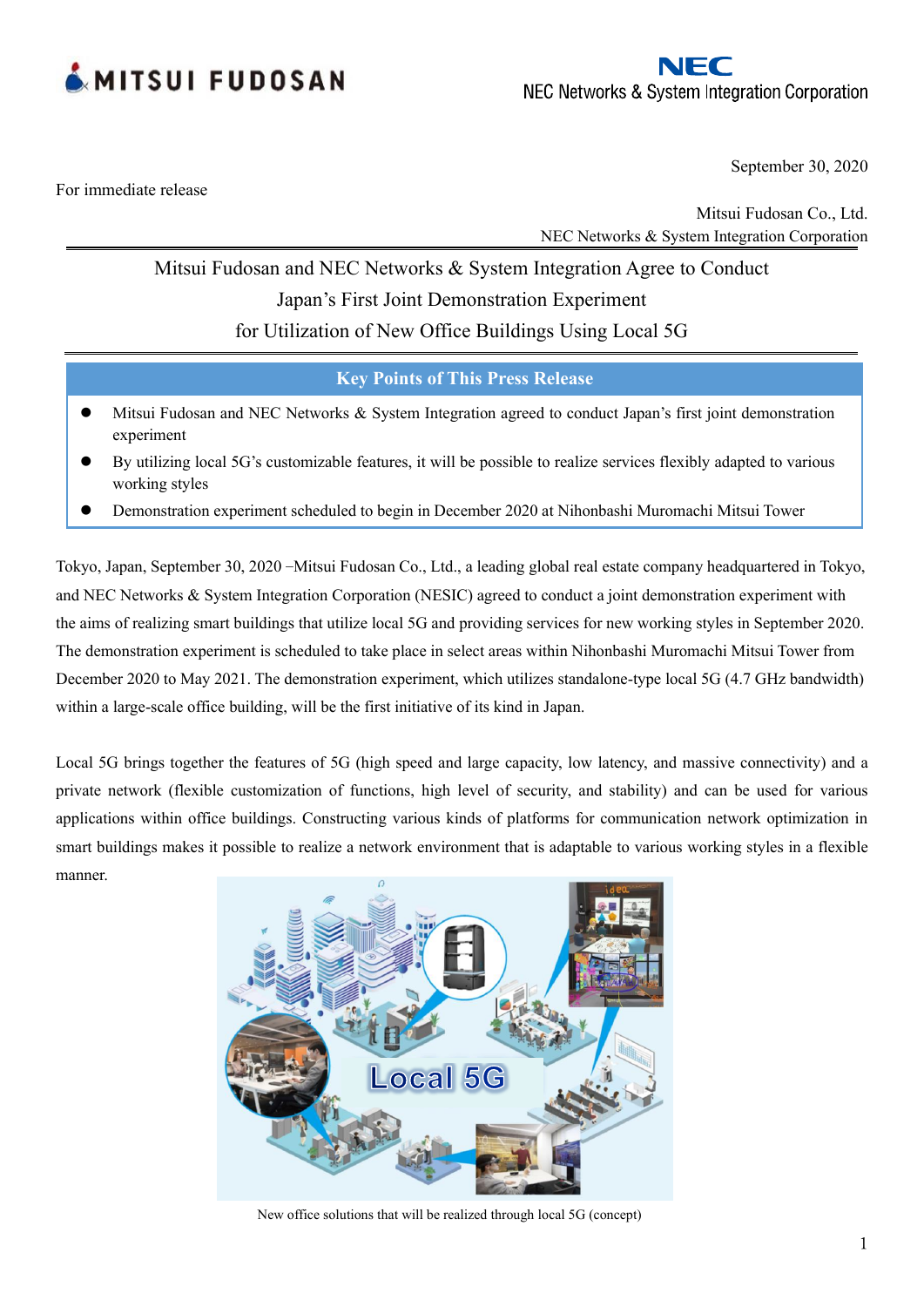Combining Mitsui Fudosan's know-how that utilizes place and opportunity with NESIC's networks and wireless platform technology and expertise in work-style innovation, both companies will aim to improve the intellectual productivity of workers and create a highly secure office environment and service models adapted to the needs of various working styles by conducting the demonstration experiment utilizing local 5G based on the themes below. In addition, the companies are also considering usage during disasters such as major earthquakes while incorporating 5G into building management by making the office interior contact-free using robotics, for instance. This will ease the concerns that people who use the office may have about COVID-19 infection.

# <Themes of the Demonstration Experiment>

(1) Establishment of both real and virtual workplaces that utilize  $XR^*$  and technology such as image and voice recognition to a high degree





Virtual workplace (concept) Communication between real and virtual spaces through VR application (concept)

- \*1 General name for various technologies that combine the real and virtual worlds, such as VR and AR
- (2) Provision of a PC-free office environment that utilizes a high-speed, highly secure wireless network and 5G smartphones



PC-free office environment (concept)

(3) Provision of services and office building management for tenants that utilize robots and next-generation signage



Automatic guidance robot "YUNJI SAIL"



Next-generation signage system (concept)